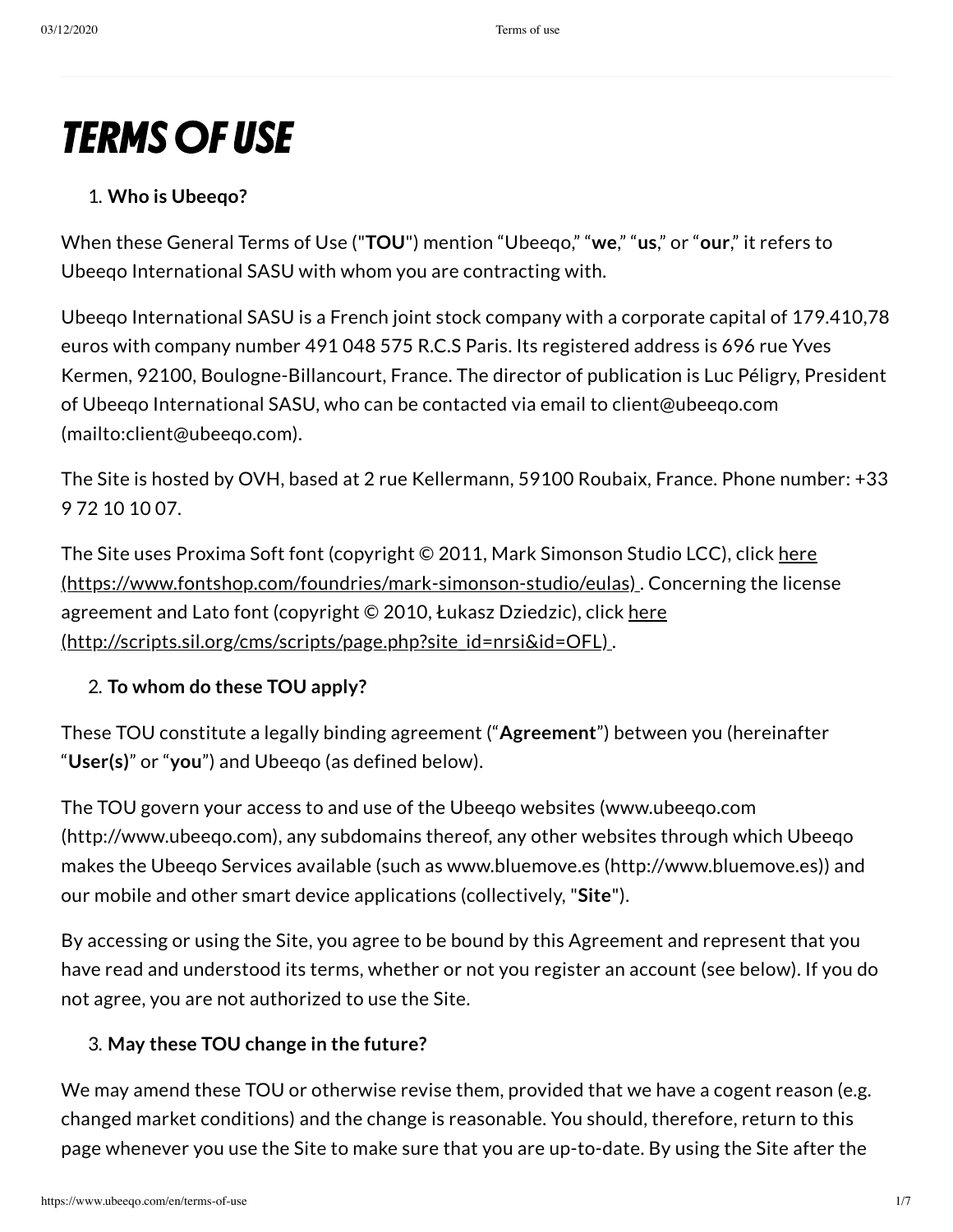publication of changes to the TOU, you accept these changes. If you do not agree, the use of our services is unfortunately no longer possible for you.

# 4. **Is this a platform where I can book all my mobility services? Who are the contracting parties?**

Ubeeqo provides you with digital carsharing rental services. Our Site is a platform, on which you can search for, book and pay for your carsharing rental services ("**Services")** directly, without leaving the Site. The Services we offer are provided either by the following affiliates or the partners of Ubeeqo International S.A.S.U:

- Blue Sostenible SL in Spain;
- Ubeeqo GmbH in Germany;
- Ubeeqo FRANCE SASU in France;
- Ubeeqo UK Limited in the United Kingdom;
- Guidami S.r.l. in Italy;

(collectively, "**Ubeeqo**").

Accordingly, the contract formed at the booking of a service provided by our affiliates or partners is concluded with such affiliate or partner.

You must be aware that each Service we offer is governed by specific terms and conditions applicable to such Service ("**Car Sharing Rental Terms**"). These Car Sharing Rental Terms will be made available to you and must be reviewed and accepted prior to complete your booking.

#### 5. **Whom should I contact if I book a service with one of Ubeeqo's partners?**

We, at Ubeeqo International S.A.S.U will be responsible for and process all your payments, also if you booked a service provided by our affiliates or partners.

Our customer service will support you with any questions you might have regarding all bookings or payments that you made, including payment claims.

#### 6. **Do you offer chargeable services?**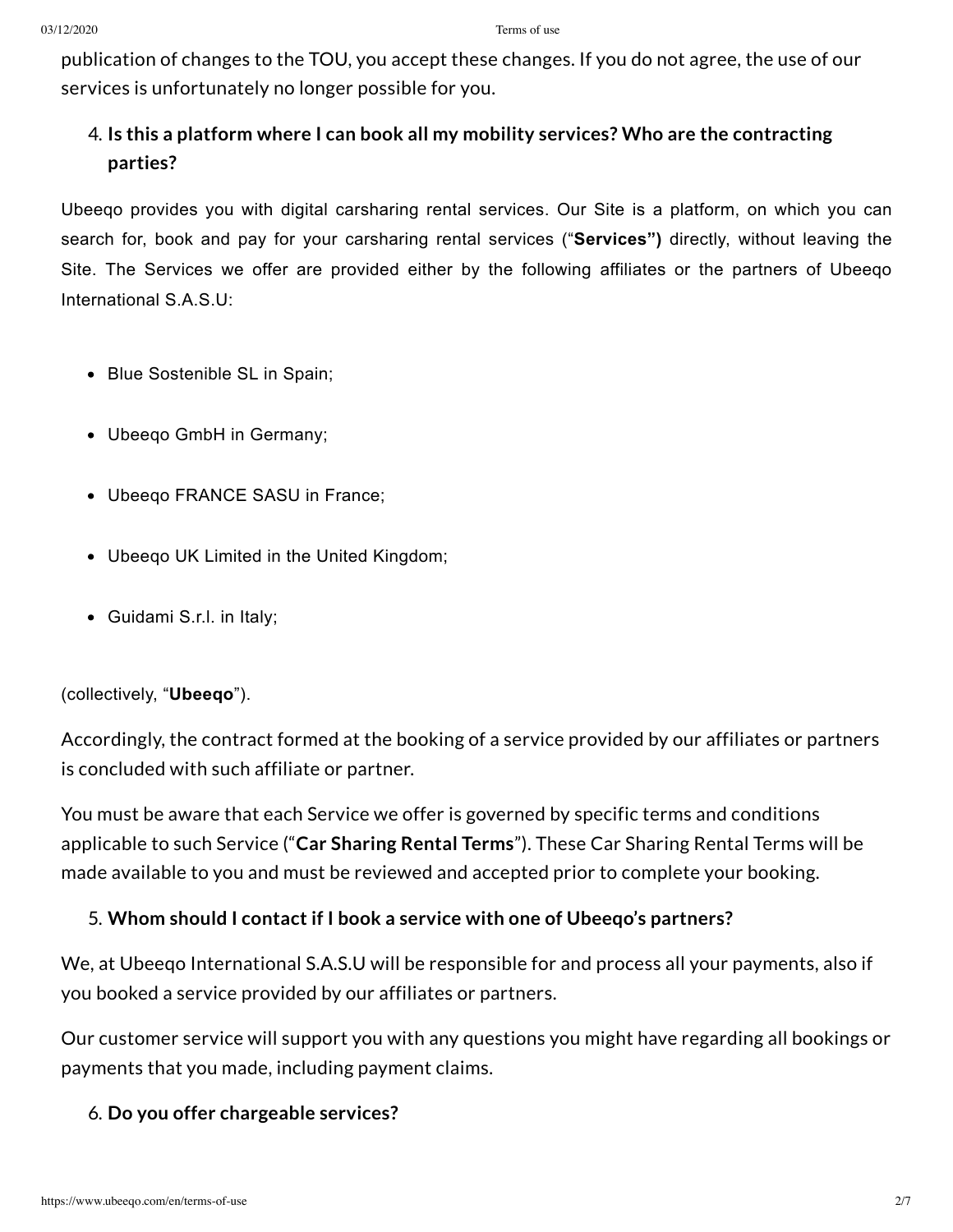Throughout the process of booking our Services, you will be given the option to subscribe to one of our chargeable services.

If you wish to do so, please select the chargeable service of your choice and complete the booking and payment transaction. Upon completion of the booking, you will receive an email confirming your order of service.

## 7. **Do I need to register?**

To access our Services, you are required to register an Ubeeqo account by completing the registration form and by accepting these TOU.

Each user may only register once with Ubeeqo. You may not assign or otherwise transfer your Ubeeqo Account to another party.

## 8. **What are my obligations with regards to the registration and my account?**

As a condition of your access to our Services, you must provide correct and complete information during the registration process and agree to keep your account up-to-date at all times. You must inform Ubeeqo about any changes thereto via email toclient@ubeeqo.com [\(mailto:client@ubeeqo.com\)](mailto:client@ubeeqo.com) or via phone number +33 178164575. Most information can also be updated in your account by clicking on the "account setting" section.

We reserve the right to refuse registration or suspend accounts without prior notice. This will in particular be the case if we have reasons to suspect that a User would not behave in accordance with the Agreement or if the information provided to us is incorrect or incomplete.

Ubeeqo only allows its users to use the Services to the extent they meet the conditions contained in the Booking Terms.

You are responsible for maintaining the confidentiality and security of your Ubeeqo account credentials. Please change your password every 3 months in order to ensure greater security.

## 9. **What if I have forgotten my password or someone has accessed my account?**

If you know or suspect that your credentials have been lost, stolen or otherwise compromised by a third party, you must immediately notify Ubeeqo via email to clientclient@ubeeqo.com [\(mailto:client@ubeeqo.com\)](mailto:client@ubeeqo.com) or via phone number +33 17 81 64 575 and change your password. You can do this by either logging into your account and going to "account settings" à"personal information" and then click on "Change password" or, when logged out, by simply clicking on the "Lost password?" link [\(https://www.ubeeqo.com/en/login/reset-credentials\)](https://www.ubeeqo.com/en/login/reset-credentials).

## 10. **Does Ubeeqo offer business accounts?**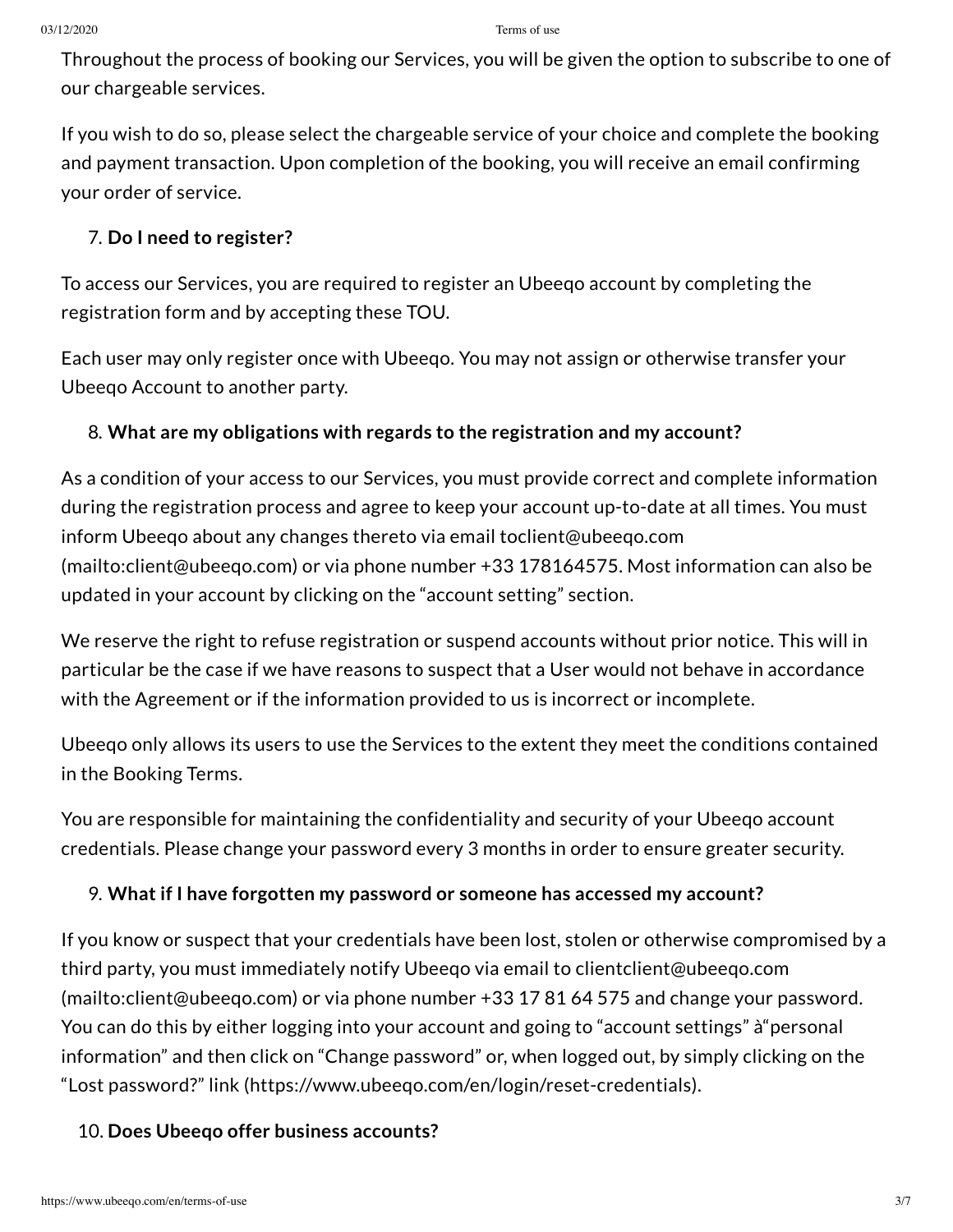You have the option to create a personal account. If you wish to set up a business account, please click here (https://www.ubeego.com/en/business) to be redirected to our Business page.

#### 11. **May I authorize a third party to use my account?**

Your account is not transferrable and you may not disclose your credentials to another party. If you fail to comply or allow a third party to access your data, we may suspend your account immediately and oblige you to pay a penalty fee in accordance with the carsharing fee list at the time of rental. The current list of fees is accessible on the Site. Ubeeqo may amend the list at any time for future rentals.

#### 12. **How am I responsible for my account?**

To the extent permitted by applicable law, you agree to be held liable for any and all activities conducted through your Ubeeqo Account, unless you provide proof of fraudulent use for which you are not liable.

## 13. **What are the rules for the use of the Site?**

You agree not to:

- Use the Site for any illegal, illicit or fraudulent purposes or disseminate information that is controversial, illegal, illicit, unpleasant or discriminatory;
- Use the Site or its contents for any commercial purposes;
- $\bullet$  Interfere with third party's use of the Site;
- Use the Site in a way that might cause damage to Ubeeqo or third parties, or interfere with Ubeeqo's intellectual property rights;
- Impair the Site's operation or interfere with or disrupt the servers or networks connected to it in particular transmit any element or send or upload content containing computer viruses, ;
- Frame, mirror or otherwise co-brand the Site or any of its content;
- Deep-link to any portion of the Site;
- Attempt to modify, translate, adapt, edit, decompile, disassemble, or reverse engineer any software programs used by Ubeeqo in connection with the Site or the Services.

## 14. **What if I want to cancel my account?**

These TOU and, if applicable your account registration with us shall be for an indefinite period. You may cancel your account at any time by sending us an email and by filling the cancellation form required according to the applicable Car Sharing Rental Terms available on the Site.

## 15. **Can Ubeeqo cancel or block my account?**

Ubeeqo may close your account and/or terminate this Agreement for convenience at any time by giving you 14 (fourteen) days notice via email to your registered email address.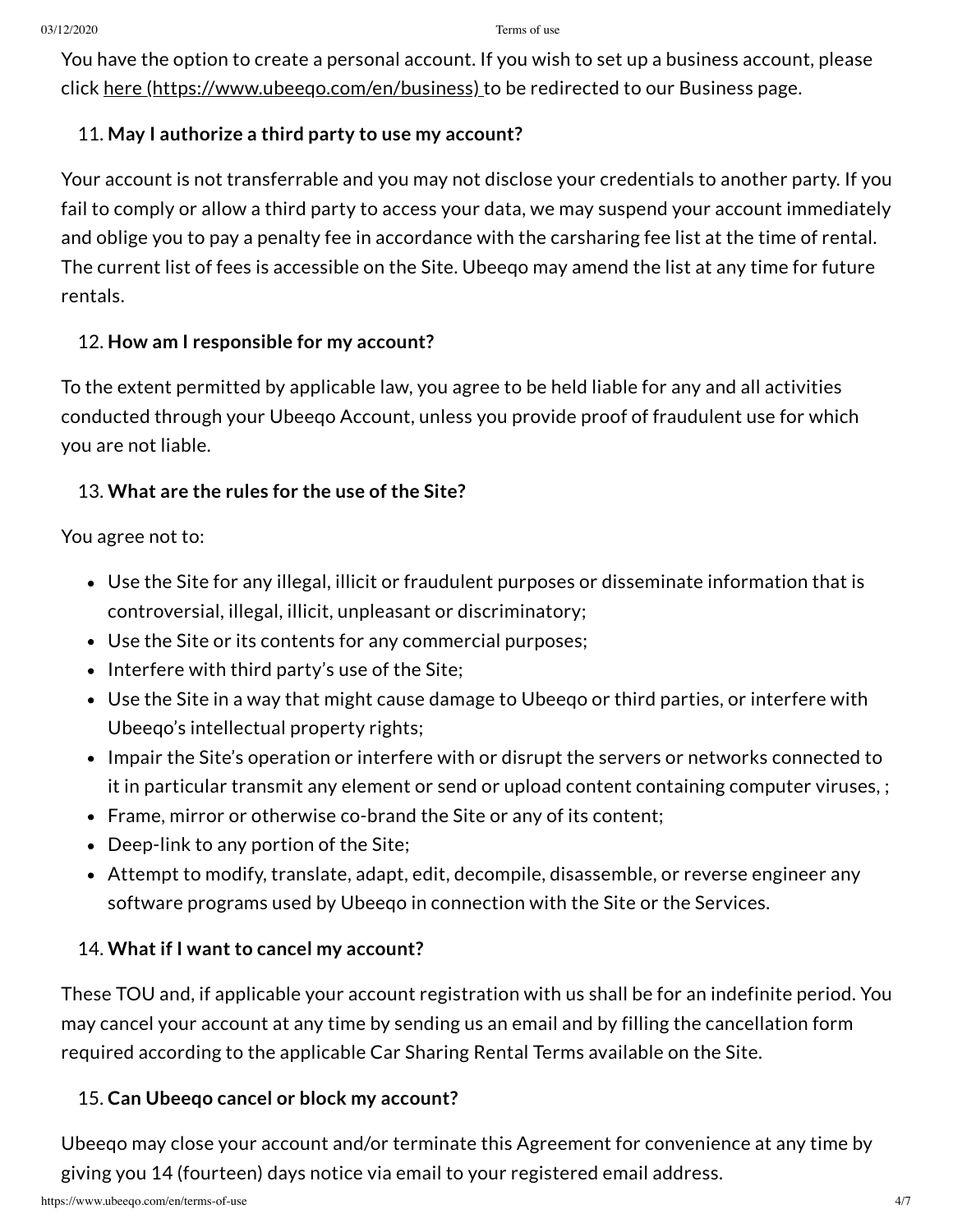Ubeeqo may immediately, without notice suspend your account and/or terminate this Agreement and/or block your access to the Site, if (i) you have violated these TOU or any conditions contained in the Booking Terms (ii) if Ubeeqo believes in good faith that such action is reasonably necessary to protect the personal safety or property of the Ubeeqo or any of its partners (iii) you fail to pay for the Services.

If your access to or use of the Site and Services has been limited or this Agreement or your account has been terminated by Ubeeqo, you may not register a new account or attempt to access and use the Site and Services through other Ubeeqo accounts, unless explicitly permitted by Ubeeqo. In such a case, please contact Ubeeqo customer service.

# 16. **What is Ubeeqo's intellectual property policy?**

All of the elements that make up the Site, including software, databases, source code etc. and all corporate names, trademarks and distinctive signs ("**Content**") are protected is protected by copyright, trademark law and any other national or international laws. The Content is the exclusive property of Ubeeqo and/or its authorizing third parties.

Any use of all or parts of the Content, in particular by download, use, copy, transfer, reproduction or representation (including derivative works) on any media and by any processes, for other purposes than that of strictly private or personal use in a non-commercial objective is forbidden shall constitute an infringement.

Ubeeqo respects the intellectual property of others. If you believe that any of our Content infringes a copyright that you hold or that a link on the Site points towards a web site that contains unlawful or inappropriate content, please contact us immediately via client@ubeeqo.com [\(mailto:client@ubeeqo.com\).](mailto:client@ubeeqo.com) Ubeeqo will take whatever action, in its sole discretion, it deems appropriate, including removal of the challenged material.

# 17. **What is Ubeeqo's policy regarding hyperlinks?**

The creation of hypertext links and/or inbound links that lead towards the Site is strictly prohibited, unless Ubeeqo has granted explicit and written permission.

Where ever the Site links to websites operated by third parties, Ubeeqo cannot in any way be held responsible for the content.

# 18. **To what extend is Ubeeqo liable?**

At Ubeeqo, we will do our utmost to ensure that the Site and the Services operate uninterrupted, securely and free of errors bugs and other problems and that information available through the Site is correct. However, this cannot be guaranteed and the information disseminated on the Site can in no way be assimilated to any guarantee, whatever its object may be. This includes but is not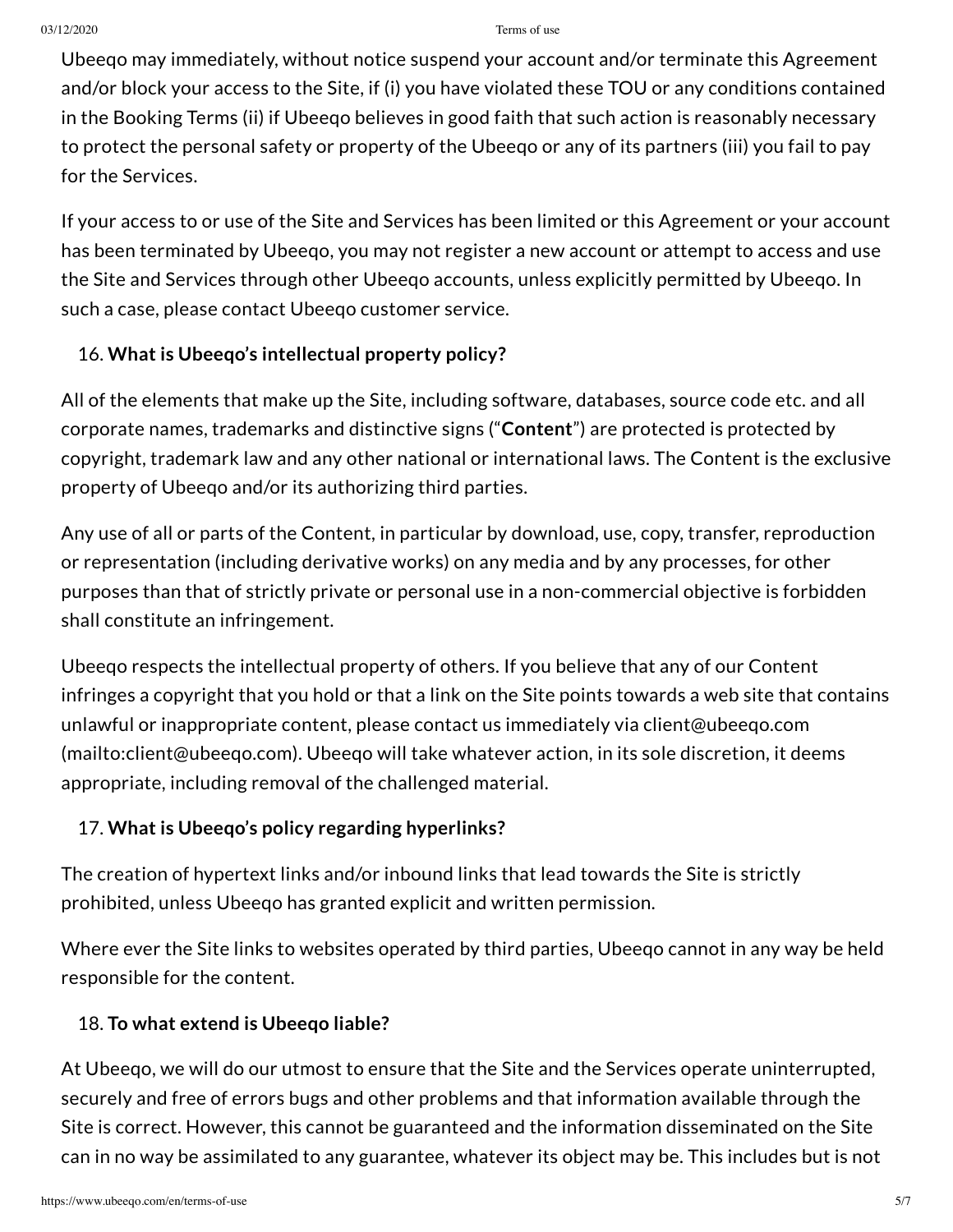limited to the implied warranties of merchantability, fitness for a particular purpose, title and noninfringement. You therefore must be aware, that you access and use of the Site are at your own risk.

Please note that we reserve the right, in our sole discretion, to modify or suspend or discontinue any part of the Site at any time or to impose limits on certain features and services, without notice or liability to you or any third party.

In no event shall Ubeeqo be liable for any loss or damage resulting directly or indirectly from the use of the Site or other sites linked to it, any information provided by the Site or any transaction entered into through the Site. Some jurisdictions do not allow the exclusion of certain damages, so the above may not apply to you.

Nothing in these TOU excludes or limits your legal rights, namely but not limited to your consumer rights. In particular, Ubeeqo shall be liable for death or personal injury caused by Ubeeqo's negligence, for fraud or fraudulent misrepresentation or for breach of any implied warranties that cannot be excluded by law.

#### 19. **How does Ubeeqo protect my data?**

Ubeeqo believes in protecting your privacy. Any personal information you post on the Website will be used in accordance with our Privacy Policy. Click here [\(https://www.ubeeqo.com/en/privacy\)](https://www.ubeeqo.com/en/privacy) to view our Privacy Policy.

Please note that Ubeeqo reserves the right to keep your personal data for a period of max. 6 months after an account is terminated in order to preserve our legitimate interests such as verifying identity or monitoring fraud.

#### 20. **Severability**

If any provision of these TOU is held to be invalid or unenforceable, that provision shall be construed consistent with applicable law and the remaining provisions shall continue to be force. The parties shall replace the term that is null and void by a clause that is as close as possible to the spirit and the content of the one that was stipulated initially.

#### 21. **No waiver**

Our failure to enforce any of the provisions of these TOU does not constitute a waiver of that or any other provision.

#### 22. **Is this Agreement transferrable?**